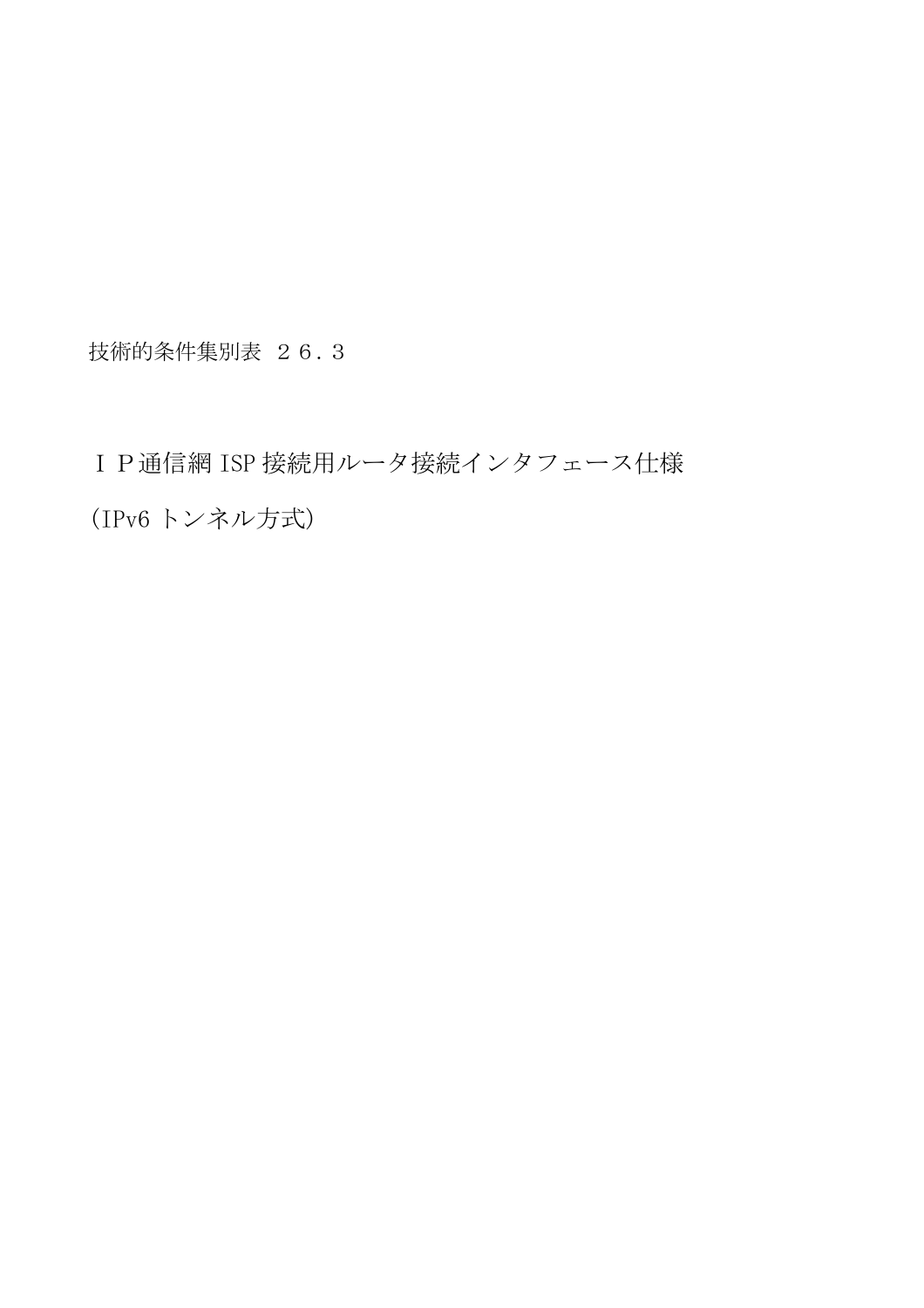## [参照規格一覧]

- JIS C5973 (F04 形単心光ファイバコネクタ 1998.5.20)
- JIS C6835 (石英系シングルモード光ファイバ素線 1991)
- IETF RFC791(Internet Protocol 1981.9)
- IETF RFC792(Internet Control Message Protocol 1981.9)
- IETF RFC826(An Ethernet Address Resolution Protocol:Or Converting Network Protocol Addresses to 48.bit Ethernet Address for Transmission on EthernetHardware 1982.11)
- IETF RFC894 (A Standard for the Transmission of IP Datagrams over Ethernet Networks1984.4)
- IETF RFC2460 (Internet Protocol,Version 6 (IPv6) Specification 1998.12)
- IETF RFC2461(Neighbor Discovery for IP Version 6 (IPv6) 1998.12)
- IETF RFC2463 (Internet Control Message Protocol (ICMPv6) for the Internet ProtocolVersion 6 (IPv6) Specification)
- IETF RFC2545 (Use of BGP-4 Multiprotocol Extensions for IPv6 Inter-Domain Routing1999.3)
- IETF RFC2865(Remote Authentication Dial In User Service(RADIUS) 2000.6)
- IETF RFC2866(RADIUS Accounting 2000.6)
- IETF RFC3576 (Dynamic Authorization Extensions to Remote Authentication Dial In User Service (RADIUS)2003.7)
- IETF RFC4443 (Internet Control Message Protocol (ICMPv6) for the Internet Protocol Version 6 (IPv6) Specification 2006.3)
- IETF RFC4760 (Multiprotocol Extensions for BGP-4 2007.1)
- IETF RFC4818 (RADIUS Delegated-IPv6-Prefix Attribute 2007.4)
- IETF RFC4861 (Neighbor Discovery for IP version 6 (IPv6) 2007.9)
- IEEE std 802.3-2002 (IEEE Standard for Information technology—Telecommunications and
	- informationexchange between systems--Local and metropolitan
	- areanetworks--Specificrequirements--Part 3: Carrier Sense Multiple Access with Collision
	- Detection (CSMA/CD)Access Method and Physical Layer Specifications)
- IEEE std 802.3ae-2002 (IEEE Standard for Information technology--Telecommunications and

informationexchange between systems--Local and metropolitan area

networks--Specificrequirements--Part 3: Carrier Sense Multiple Access with Collision Detection (CSMA/CD)Access Method and Physical Layer Specifications--Amendment:Media Access

Control (MAC)Parameters, Physical Layer and Management Parameters for 10Gb/s Operation)

IEEE std 802.3ad-2000 (IEEE Standard for Information technology--Telecommunications and information exchange between systems--Local and metropolitan area networks--Specific Requirements--Amendment to Carrier Sense Multiple Access with Collision Detection(CSMA/CD) Access Method and Physical Layer Specifications 1998 Edition)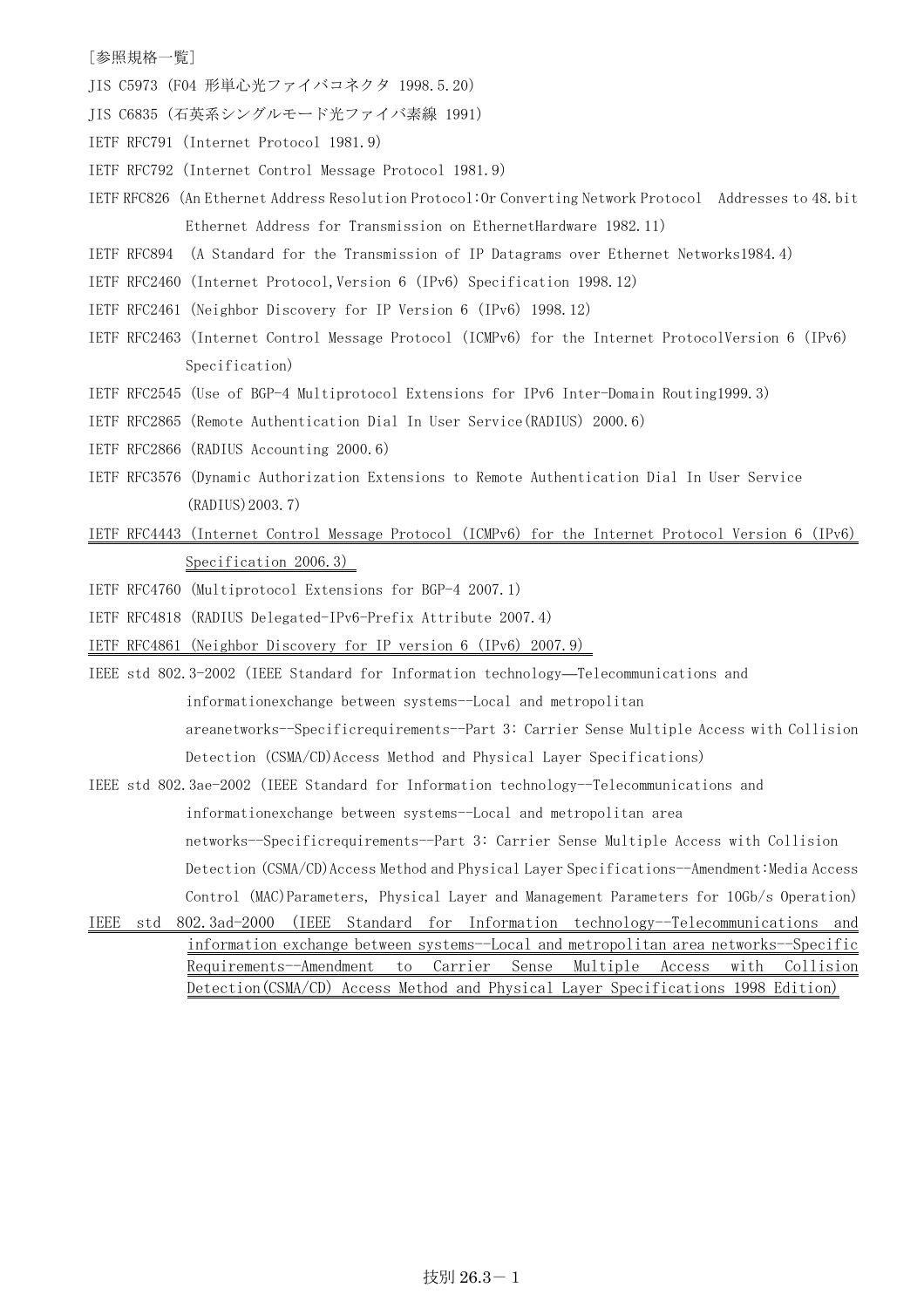1.インタフェース規定点

図1に、協定事業者との接続イメージを示す。当社と協定事業者とは、インタフェース点(以下「PO I」という)で接続する。



- 2. 下位層(レイヤ1~2)仕様
	- 2. 1 物理層 (レイヤ1) 仕様 IEEE Std 802.3 Clause36,38 準拠 コネクタ仕様 JIS C5973 準拠 光ケーブル仕様 JIS C6835 SSM A 準拠
	- 2. 2 データリンク層 (レイヤ2) 仕様 IEEE Std 802.3 Clause4 準拠 IEEE Std 802.3ad-2000 準拠

なお、IEEE Std 802.3ad-2000 はリンクアグリゲーションを使用する場合に準拠することとし、リ ンクアグリゲーションの使用は当社と協定事業者間で別途協議の上、決定することとする。

- 2.2.1 論理的条件フレーム構成 IEEE Std 802.3 Clause3 および IETF RFC894 準拠
- 2.2.2 物理アドレス解決方法 IPv4 IETF RFC826 準拠 IPv6 IETF RFC2461 準拠 IETF RFC4861 準拠
- 3. ネットワーク層 (レイヤ3) 仕様
	- 3.1 IP

IPv4 IETF RFC791 準拠(RADIUSメッセージのネットワーク層として利用する) IPv6 IETF RFC2460 準拠(マルチキャストアドレスは、リンクローカルスコープを除き、サポートし ない)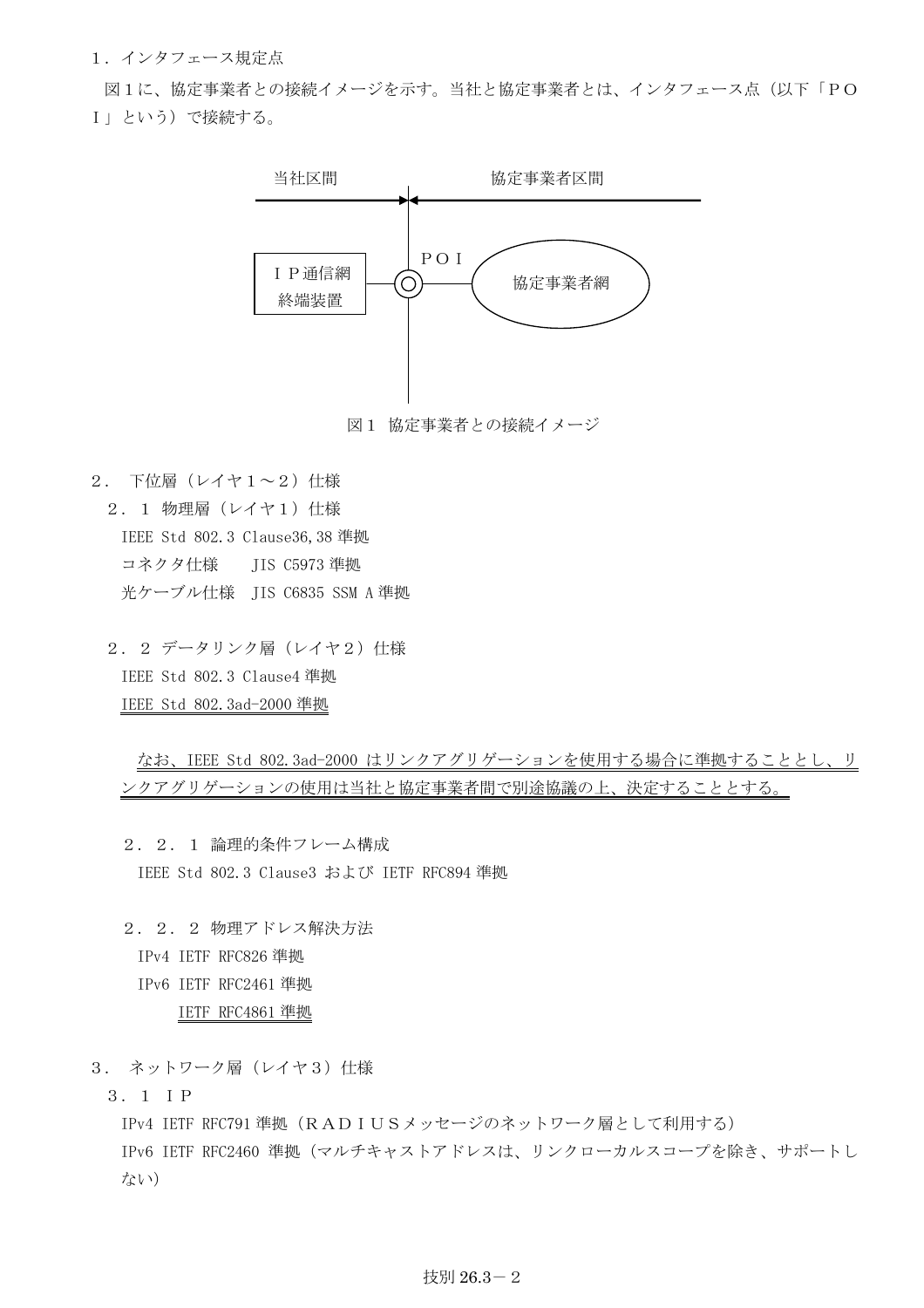3.2 ICMP

ICMPv4 IETF RFC792 準拠

ICMPv6 IETF RFC2463 準拠

IETF RFC4443 準拠

3.3 ルーティング方式

スタティックルーティングまたは4.3に規定するダイナミックルーティング

- 4. 上位層(レイヤ4以上)仕様
	- 4.1 制御情報交換方式

当社のIP通信網終端装置と協定事業者の認証サーバ間の制御情報交換はIETF RFC2865、 IETF RFC2866、IETF RFC3576およびIETF RFC4818に準拠したRAD IUSプロトコルにより行う。このとき、IETF RFC2865、IETF RFC2866、IE TF RFC3576およびIETF RFC4818の中で記述されているRADIUSサーバおよび RADIUS課金サーバは協定事業者の認証サーバを、RADIUSクライアントについては当社のI P通信網終端装置を、それぞれ示すものとする。

なお、4.1.1 (3) 項および(4) 項に示すシーケンスの利用については、当社と協定事業者間で 別途協議の上、決定することとする。

4.1.1 RADIUSシーケンス

当社のIP通信網終端装置と協定事業者の認証サーバ間のシーケンスは以下のとおり。

(1) 正常時のシーケンス

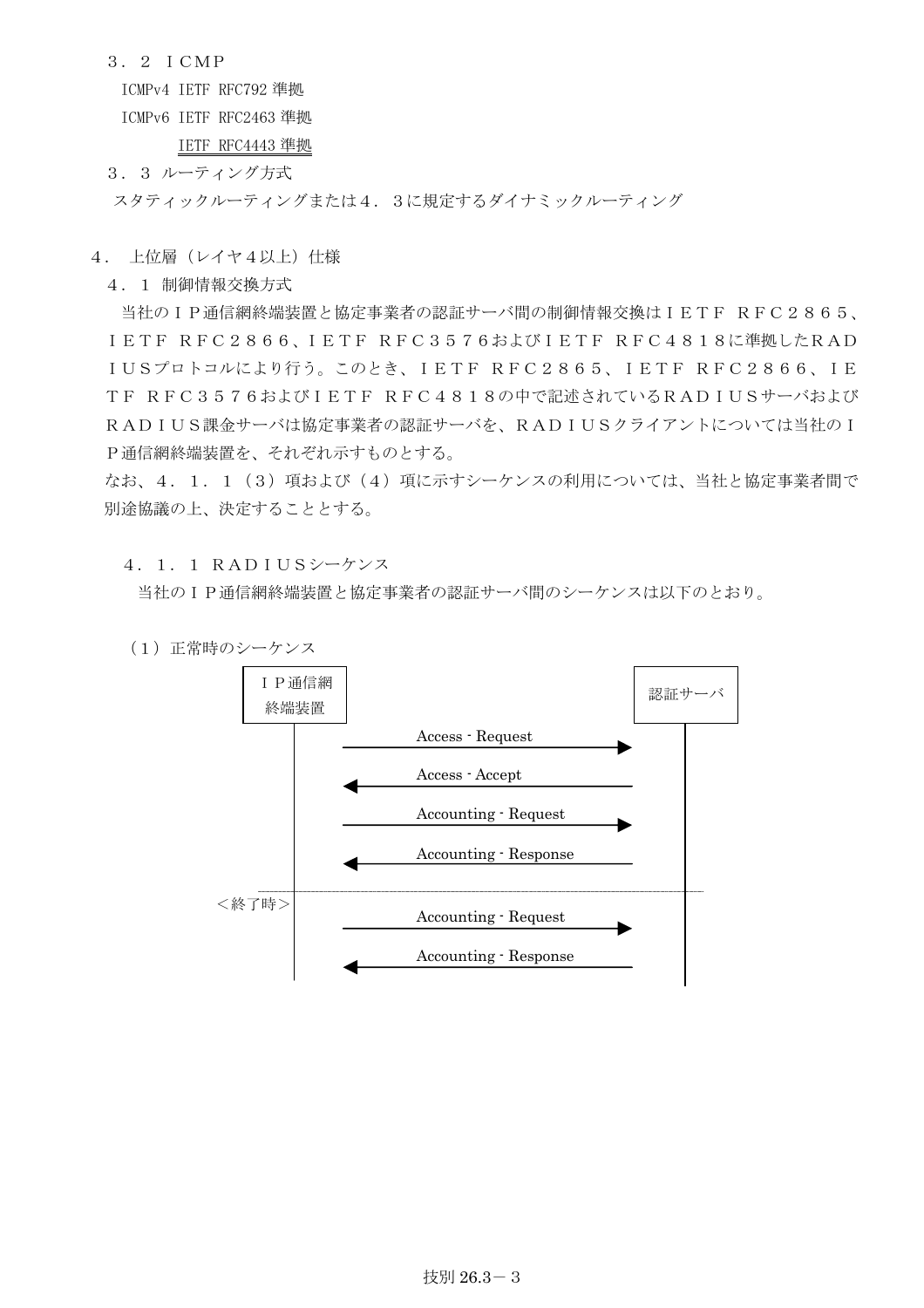

(4)セッション解除失敗時のシーケンス

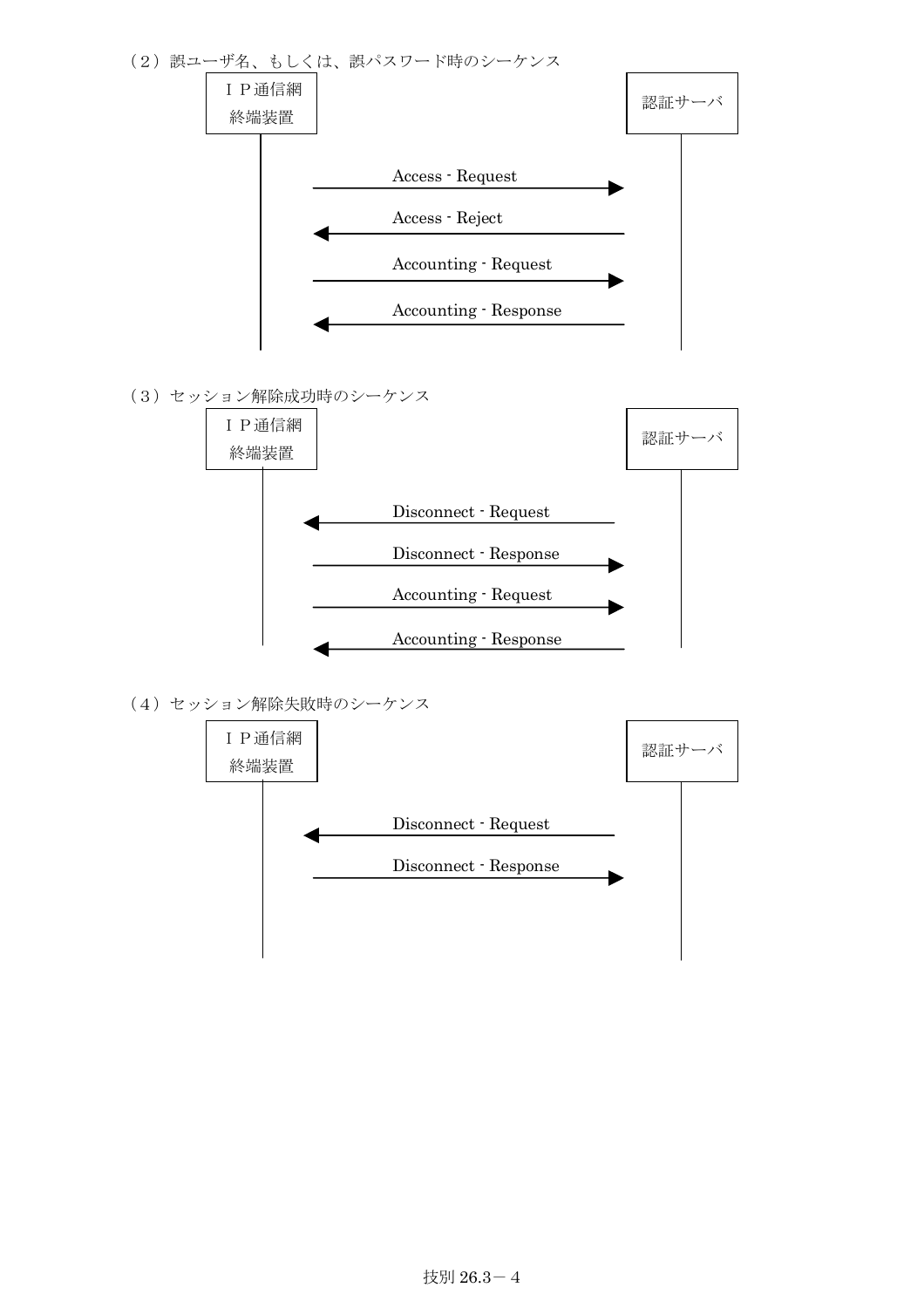4.1.2 パケットフォーマット

 当社のIP通信網終端装置と協定事業者の認証サーバ間で用いる制御情報パケットのフォーマッ トを以下に示す。

| フィールド名        |       | フィールド長  | 値                      |
|---------------|-------|---------|------------------------|
| Code          | コード   | 1オクテット  | $1: Access-Request$    |
|               |       |         | $2: Access - Accept$   |
|               |       |         | 3 : Access-Reject      |
|               |       |         | 4: Accounting-Request  |
|               |       |         | 5: Accounting-Response |
| Identifier    | 識別子   | 1オクテット  |                        |
| Length        | パケット長 | 2オクテット  |                        |
| Authenticator | 認証符号  | 16オクテット | (属性情報)                 |
| Attributes    | 属性    | 可変長     |                        |

(1)アクセス要求(Access-Request)

 エンド・ユーザの協定事業者網への接続の可否を決定するために使われる情報を、当社のIP通 信網終端装置から協定事業者の認証サーバへ送出するパケット。

|     |            | $0$ $1$ $1$ $2$ $1$ $3$ $1$ $4$ $1$ $5$ $1$ $6$ $1$ $7$ $1$ $8$ $1$ $9$ $1$ $10$ $11$ $11$ $12$ $13$ $14$ $15$ $16$ $17$ $18$ $19$ $20$ $21$ $22$ $23$ $24$ $25$ $26$ $27$ $28$ $29$ $30$ $31$ |
|-----|------------|------------------------------------------------------------------------------------------------------------------------------------------------------------------------------------------------|
| ode | ıdentifier | _ength                                                                                                                                                                                         |

| ruemmen | LUILLUI                      |  |  |  |  |  |  |
|---------|------------------------------|--|--|--|--|--|--|
|         |                              |  |  |  |  |  |  |
|         | <b>Request Authenticator</b> |  |  |  |  |  |  |

 $\cdots$ 

| フィールド名        |       | フィールド長(octet) | 値      |  |  |  |
|---------------|-------|---------------|--------|--|--|--|
| Code          | コード   |               |        |  |  |  |
| Identifier    | 識別子   |               |        |  |  |  |
| Length        | パケット長 |               |        |  |  |  |
| Authenticator | 認証者   | 16            |        |  |  |  |
| Attributes    | 属性    | 可変            | (属性情報) |  |  |  |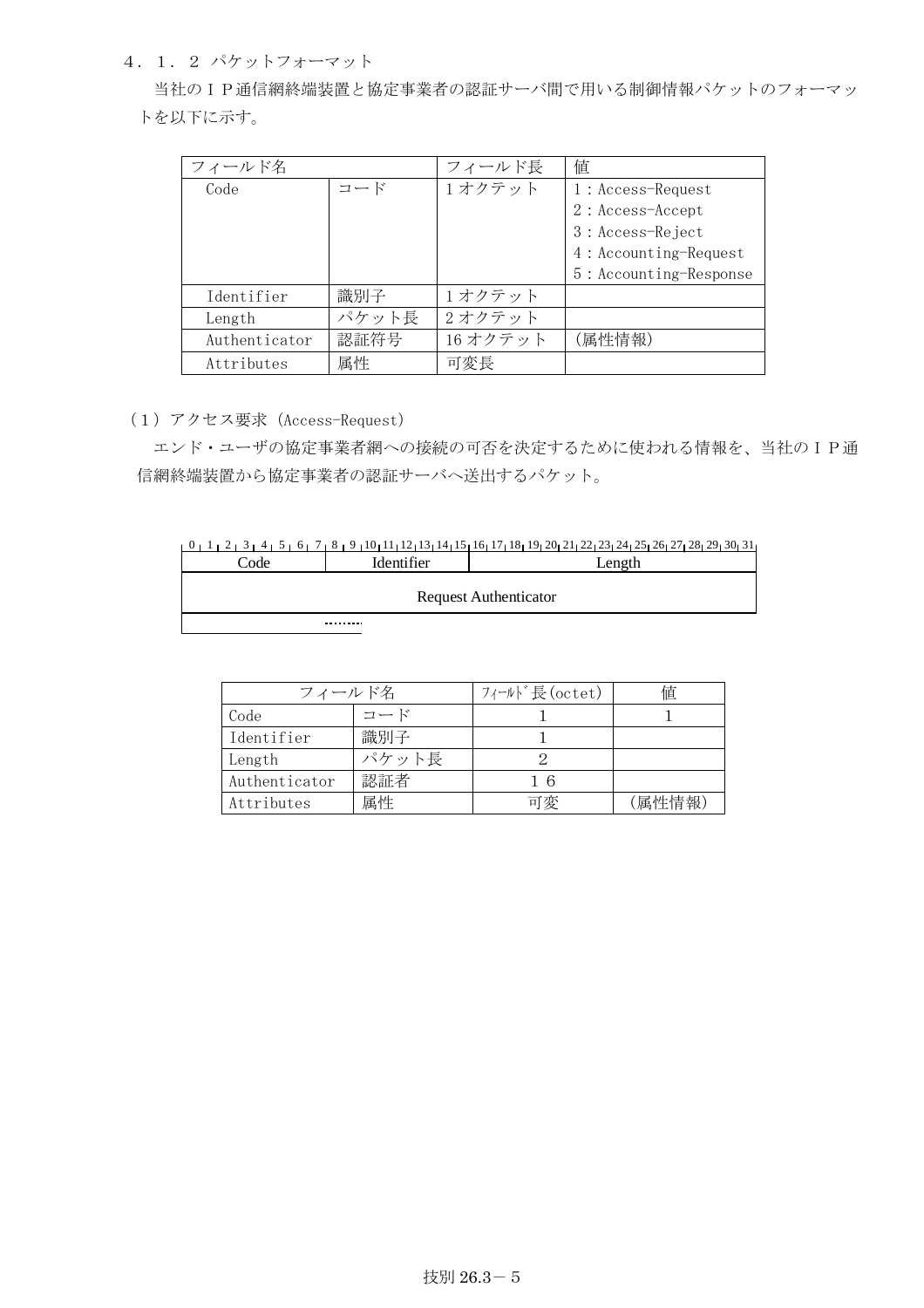(2)アクセス応答(Access-Accept)

ユーザに対して、サービスを始めるために必要となる情報を提供するパケットで、協定事業者の認 証サーバから当社のIP通信網終端装置へ送られる。Access-Request の属性が受け入れられた時に、 協定事業者の認証サーバはコードフィールドに「2」を入れて送出する。

0 1 2 3 4 5 6 7 8 9 10 11 12 13 14 15 16 17 19 18 22 20 21 23 25 24 29 26 27 28 30 31 Code Identifier I Length

Attributes . . . . . . . . .

| フィールド名        |       | フィールド長(octet) | 値      |  |  |  |  |
|---------------|-------|---------------|--------|--|--|--|--|
| Code          | コード   |               |        |  |  |  |  |
| Identifier    | 識別子   |               |        |  |  |  |  |
| Length        | パケット長 |               |        |  |  |  |  |
| Authenticator | 認証者   | 16            |        |  |  |  |  |
| Attributes    | 属性    | 可変            | (属性情報) |  |  |  |  |

(3)アクセス拒否(Access-Reject)

 Access-Request の属性が受け入れられない時に、協定事業者の認証サーバはコードフィールドに 「3」を入れて送出する。

|  |  |  |  |  |  | <sub>1</sub> 0 <sub>1</sub> 1 <sub>1</sub> 2 <sub>1</sub> 3 <sub>1</sub> 4 <sub>1</sub> 5 <sub>1</sub> 6 <sub>1</sub> 7 <sub>1</sub> 8 <sub>1</sub> 9 <sub>1</sub> 10 <sub>1</sub> 11 <sub>1</sub> 12 <sub>1</sub> 13 <sub>1</sub> 14 <sub>1</sub> 15 <sub>1</sub> 16 <sub>1</sub> 17 <sub>1</sub> 18 <sub>1</sub> 19 <sub>1</sub> 20 <sub>1</sub> 21 <sub>1</sub> 22 <sub>1</sub> 23 <sub>1</sub> 24 <sub>1</sub> 25 <sub>1</sub> 26 <sub>1</sub> 27 <sub>1</sub> 28 <sub>1</sub> 29 <sub>1</sub> 30 <sub>1</sub> 31 <sub>1</sub> |  |  |  |  |  |  |  |  |  |  |  |
|--|--|--|--|--|--|------------------------------------------------------------------------------------------------------------------------------------------------------------------------------------------------------------------------------------------------------------------------------------------------------------------------------------------------------------------------------------------------------------------------------------------------------------------------------------------------------------------------------------|--|--|--|--|--|--|--|--|--|--|--|
|  |  |  |  |  |  |                                                                                                                                                                                                                                                                                                                                                                                                                                                                                                                                    |  |  |  |  |  |  |  |  |  |  |  |

| Code | Identifier | Length                        |  |  |  |  |  |
|------|------------|-------------------------------|--|--|--|--|--|
|      |            | <b>Response Authenticator</b> |  |  |  |  |  |

. . . . . . . .

| フィールド名        |       | フィールド長(octet) | 値      |  |  |  |  |
|---------------|-------|---------------|--------|--|--|--|--|
| Code          | コード   |               |        |  |  |  |  |
| Identifier    | 識別子   |               |        |  |  |  |  |
| Length        | パケット長 |               |        |  |  |  |  |
| Authenticator | 認証者   | 16            |        |  |  |  |  |
| Attributes    | 属性    | 可変            | (属性情報) |  |  |  |  |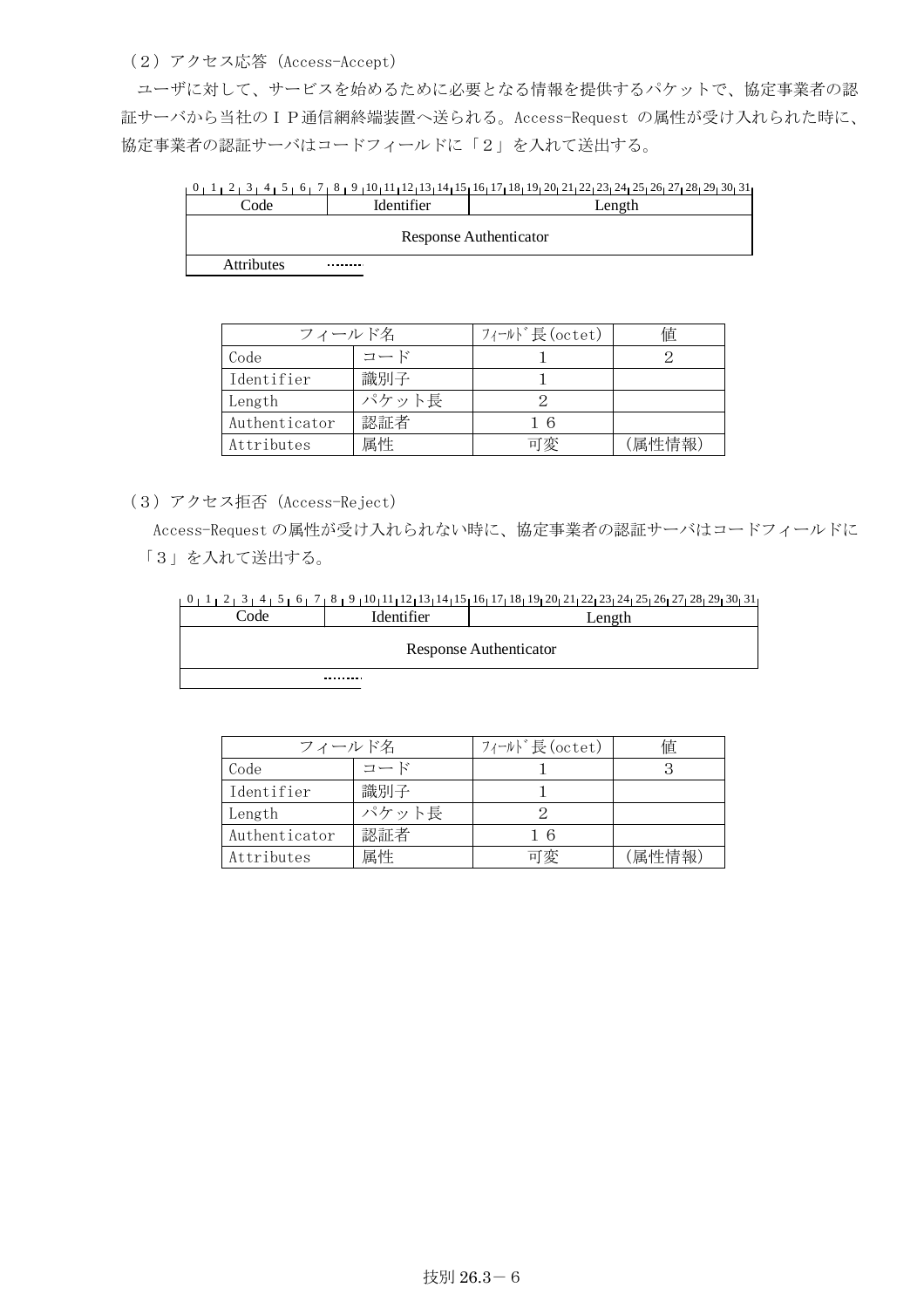## (4)アカウント要求(Accounting-Request)

 当社のIP通信網終端装置から協定事業者の認証サーバに送られるパケットで、ユーザに提供さ れるサービスに対するアカウンティング情報を含んでいる。当社のIP通信網終端装置はコードフ ィールドに「4」を入れて送出する。

|                   |                              | $1_1$ $2_1$ $3_1$ $4_1$ $5_1$ $6_1$ $7_1$ $8_1$ $9_1$ $10_1$ $11_1$ $12_1$ $13_1$ $14_1$ $15_1$ $16_1$ $17_1$ $18_1$ $19_1$ $20_1$ $21_1$ $22_1$ $23_1$ $24_1$ $25_1$ $26_1$ $27_1$ $28_1$ $29_1$ $30_1$ $31_1$ |  |  |  |  |  |  |  |  |
|-------------------|------------------------------|-----------------------------------------------------------------------------------------------------------------------------------------------------------------------------------------------------------------|--|--|--|--|--|--|--|--|
| Code              | Identifier                   | Length                                                                                                                                                                                                          |  |  |  |  |  |  |  |  |
|                   | <b>Request Authenticator</b> |                                                                                                                                                                                                                 |  |  |  |  |  |  |  |  |
| <b>Attributes</b> |                              |                                                                                                                                                                                                                 |  |  |  |  |  |  |  |  |

| フィールド名        |       | フィールド長(octet) | 値     |
|---------------|-------|---------------|-------|
| Code          | コード   |               |       |
| Identifier    | 識別子   |               |       |
| Length        | パケット長 |               |       |
| Authenticator | 認証者   | - 6           |       |
| Attributes    | 属性    | 可変            | 偏性情報) |

(5)アカウント応答(Accounting-Response)

協定事業者の認証サーバから当社のIP通信網終端装置に送られるパケットで、 Accounting-Request が正しく受け取られ、記録されたことを示す。このとき、協定事業者の認証サ ーバはコードフィールドに「5」を入れて送出する。

| Code                          | Identifier | Length |  |  |  |  |  |  |  |
|-------------------------------|------------|--------|--|--|--|--|--|--|--|
| <b>Response Authenticator</b> |            |        |  |  |  |  |  |  |  |
|                               | --------   |        |  |  |  |  |  |  |  |

Attributes

| フィールド名        |       | フィールド長(octet) | 値      |
|---------------|-------|---------------|--------|
| Code          | コード   |               |        |
| Identifier    | 識別子   |               |        |
| Length        | パケット長 |               |        |
| Authenticator | 認証者   | 16            |        |
| Attributes    | 属性    | 可変            | 〔属性情報〕 |

(6)切断要求(Disconnect-Request)

 協定事業者の認証サーバから当社のIP通信網終端装置に送られるパケットで、切断するセッシ ョンを特定する情報を含んでいる。協定事業者の認証サーバはコードフィールドに「40」を入れ て送出する。

|      |            | 8 9 29 30 31 22 35 26 27 28 29 20 21 22 22 23 24 35 36 37 28 14 15 16 17 28 17 28 29 20 21 22 23 24 25 |
|------|------------|--------------------------------------------------------------------------------------------------------|
| `ode | Identifier | _ength                                                                                                 |
|      |            |                                                                                                        |

| Coue              | ruemmer | <b>Lengui</b>                |
|-------------------|---------|------------------------------|
|                   |         | <b>Request Authenticator</b> |
|                   |         |                              |
| <b>Attributes</b> |         |                              |